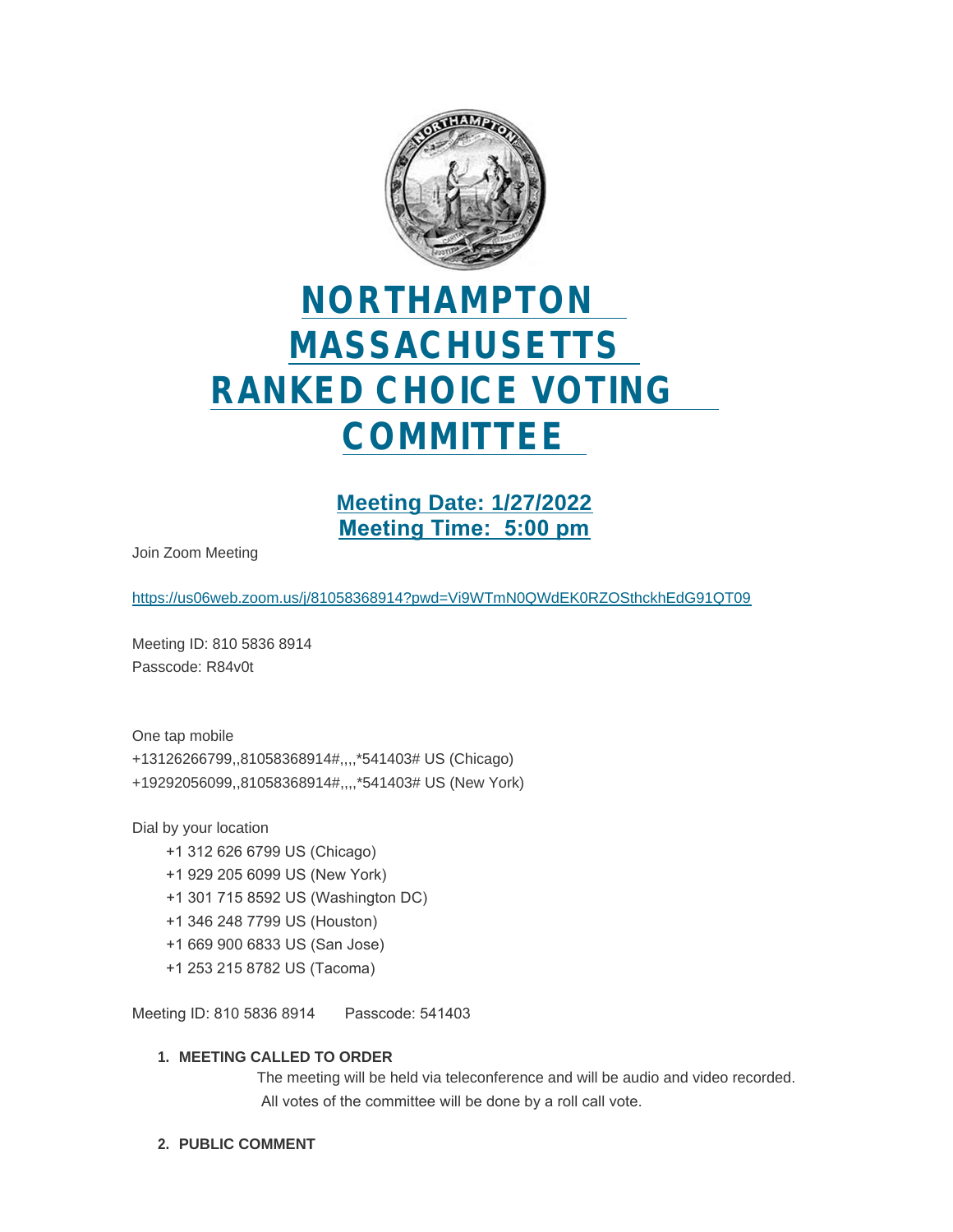In accordance with committee rules, each public speaker shall have a maximum of two minutes to address the committee concerning any agenda topic or related ranked choice voting topic. The committee has established an overall time limit of 20 minutes for public participation.

#### **REVIEW & APPROVE MINUTES FROM PREVIOUS MEETING 3.**

#### **Discuss draft legislation & related topics 4.**

- when is a ballot "concluded", particularly in cases of overvotes and skipped rankings;
- $\bullet$  when shall we use RCV, i.e in both single seat and multiple seat elections;
- $\bullet$  when tabulation is considered complete, particularly in single seat elections;
- should the threshold be recalculated each round;
- how should ties for the fewest votes be resolved;
- who has the authority to make small changes, i.e. the clerk or the council;
- should our legislation include local approval, requiring a vote.

#### Documents:

Northampton RCV Draft Legislation 1\_12\_22 and Questions 2.pdf

#### **NEW BUSINESS 5.**

- **FUTURE MEETING DATE(S) 6.**
- **ADJOURN 7.**

For Questions, please contact City Clerk Pamela L. Powers @ (413) 587-1223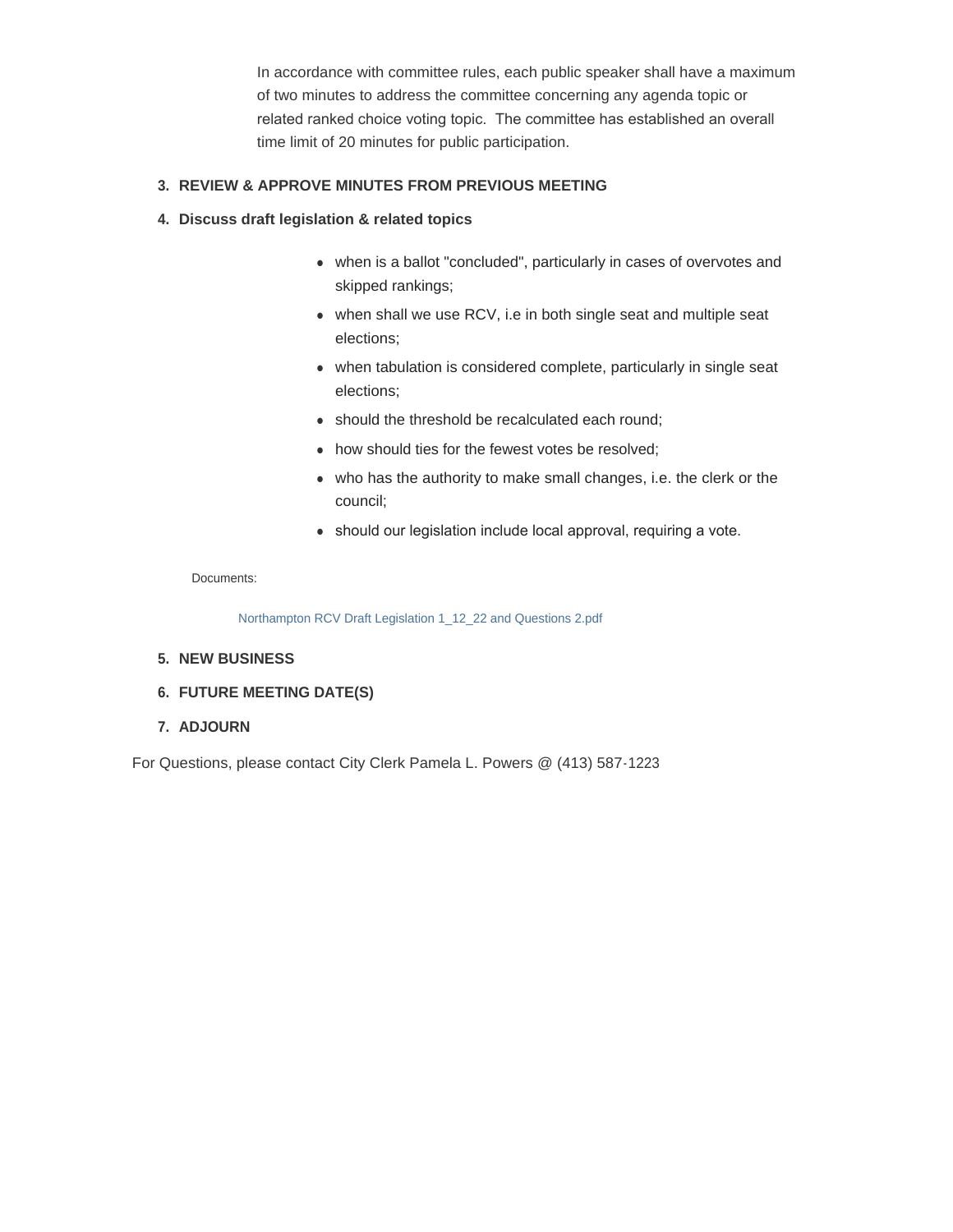Below you will find draft home rule legislation for ranked choice voting in the city of Northampton. It has been annotated with seven endnotes (identified with a number in brackets starting with **[1]**) that reference questions we believe the committee ought to discuss and answer.

## **"AN ACT RELATIVE TO RANKED CHOICE VOTING IN THE CITY OF NORTHAMPTON"**

SECTION 1. The Charter of the City of Northampton, is hereby amended by inserting after section 8-7 the following section:

#### SECTION 8-8. RANKED CHOICE VOTING

(a) For the purposes of this section, the following terms shall have the following meanings, unless the context clearly requires otherwise:

"Batch elimination" is the simultaneous defeat of multiple candidates.

"Concluded ballot," a ballot that does not rank any continuing candidate or contains an overvote at the highest-ranked continuing candidate **[1]**.

"Continuing candidate," a candidate who has not been defeated or elected.

"Election threshold," the number of votes sufficient for a candidate to be elected in a multi-seat election. It is calculated by dividing the total number of votes counting for continuing candidates in the first round by the sum of the number of seats to be elected and 1, disregarding any fractions, and then adding 1.

"Highest-ranked continuing candidate," the continuing candidate with the highest ranking on a voter's ballot.

"Ranked choice voting," a method of casting and tabulating ballots in which voters rank candidates for office in order of preference.

"Last-place candidate," (i) the candidate with the lowest vote total in a round of the ranked-choice voting tabulation; or (ii) a candidate that is defeated in batch elimination.

"Overvote," a circumstance in which a voter ranks more than 1 candidate at the same ranking.

"Ranking" means the number assigned on a ballot by a voter to a candidate to express the voter's preference for that candidate. Ranking number 1 shall be the highest ranking, ranking number 2 shall be the next-highest ranking, and so on.

"Surplus fraction," the number equal to the difference between an elected candidate's vote total and the election threshold, divided by the candidate's vote total.

"Transfer value," the proportion of a vote that a ballot will count to its highest-ranked continuing candidate. Each ballot shall begin with a transfer value of 1. If a ballot counts to the election of a candidate under subsection (d)(1), it receives a lower transfer value.

(b) All city offices shall be elected by ranked choice voting, except for a single-seat office when the number of certified candidates is less than or equal to 2 or a multi-seat office when the number of certified candidates is less than or equal to the number of seats to be elected **[2]**. Ranked choice voting elections shall be tabulated in rounds pursuant to this section.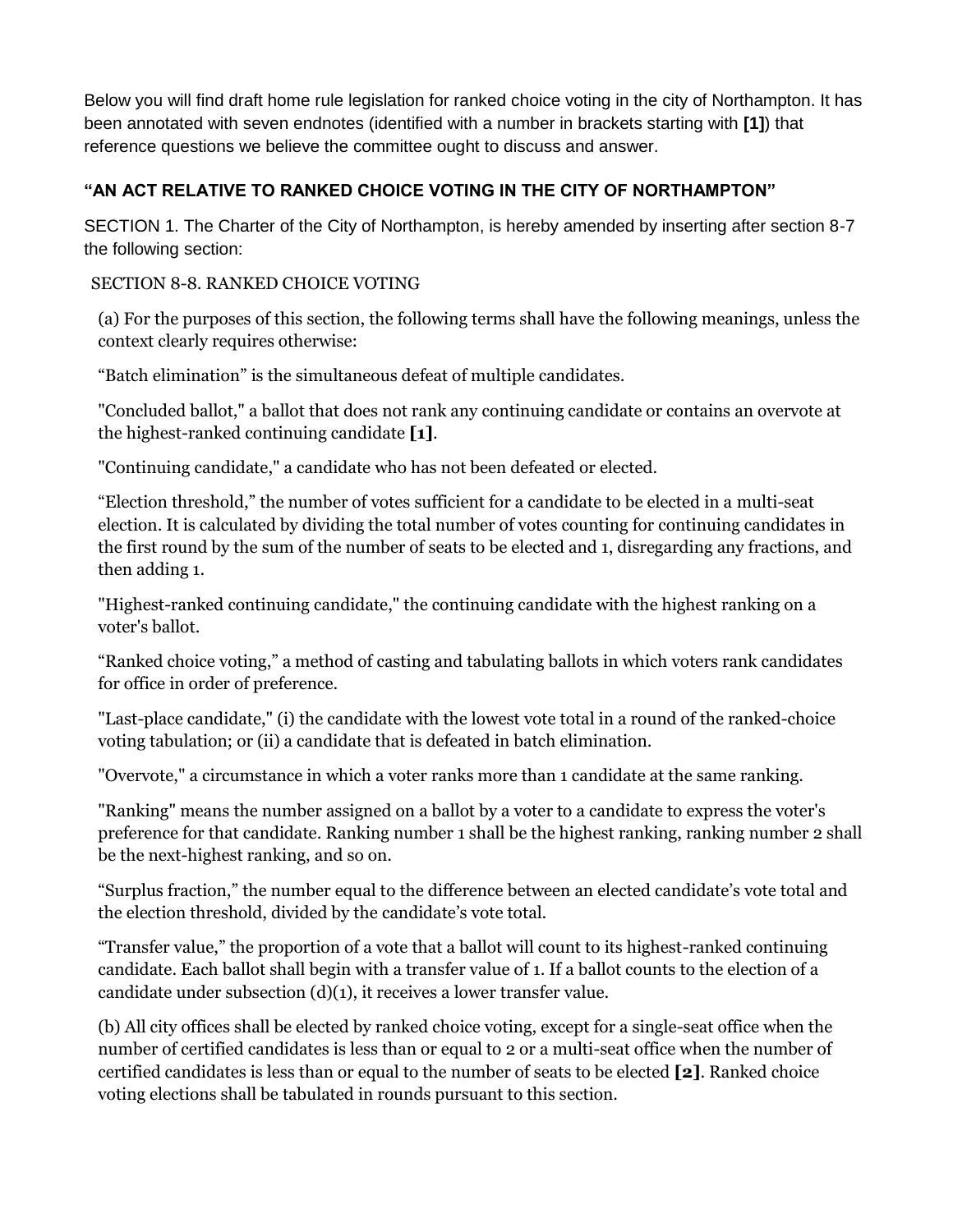(c) In any single-seat election, each round shall begin by counting the number of votes for each continuing candidate. Each ballot shall count as 1 vote for its highest-ranked continuing candidate. Concluded ballots shall not be counted for any continuing candidate. Each round shall end with 1 of the following 2 outcomes:

(1) If there are more than 2 continuing candidates, the last-place candidate shall be defeated or the last-place candidates shall be defeated in batch elimination, and a new round shall begin; or

(2) If there are 2 continuing candidates, the candidate with the fewest votes shall be defeated, the candidate with the most votes shall be elected, and tabulation shall be complete **[3]**.

(d) In any multi-seat election, each round shall begin by counting the number of votes for each continuing candidate. Each ballot shall count, at its current transfer value, for its highest-ranked continuing candidate. Concluded ballots shall not count for any continuing candidate. In the first round only, the election threshold shall then be calculated **[4]**. Each round shall end with 1 of the following 3 outcomes:

(1) If at least one candidate has more votes than the election threshold, then all such candidates shall be elected. Each ballot counting for an elected candidate shall be assigned a new transfer value by multiplying the ballot's current transfer value by the surplus fraction for the candidate. Each elected candidate shall be deemed to have a number of votes equal to the election threshold in all future rounds, and a new round shall begin;

(2) If no candidate has more votes than the election threshold and the sum of the number of elected candidates and continuing candidates is more than the sum of the number of seats to be elected and 1, the last-place candidate shall be defeated or the last-place candidates shall be defeated in batch elimination, and a new round shall begin; or

(3) Otherwise, the continuing candidate with fewest votes shall be defeated, all other continuing candidates shall be elected, and tabulation is complete.

(e) Batch elimination shall apply to the largest possible group of continuing candidates such that the sum of the votes of candidates in the group is less than the individual number of votes of every continuing candidate not in the group, and provided that the number of continuing candidates not in the group is at least 1 more than the remaining number of positions to elect.

(f) If 2 or more last-place candidates are tied and batch elimination does not apply, the candidate with the fewest votes in the prior round shall be defeated. If 2 or more such tied candidates were tied in the prior round, the second tie shall be decided by referring similarly to the standing of the candidates, in terms of votes, in the second-prior round. This process shall be applied successively as many times as necessary, a tie shown in any prior round shall be decided by referring to the standing of the candidates in the round immediately preceding the tie. **[5]**

(g) The City Council **[6]** may make any changes to the ranked choice voting ballot and tabulation process necessary to ensure the integrity and smooth functioning of the election, provided that ranked choice voting shall still be used and the fewest number of changes are made to achieve such purpose.

SECTION 2. [Strike all the obsolete text about preliminary elections]

SECTION 3. This act shall take effect upon its passage. **[7]**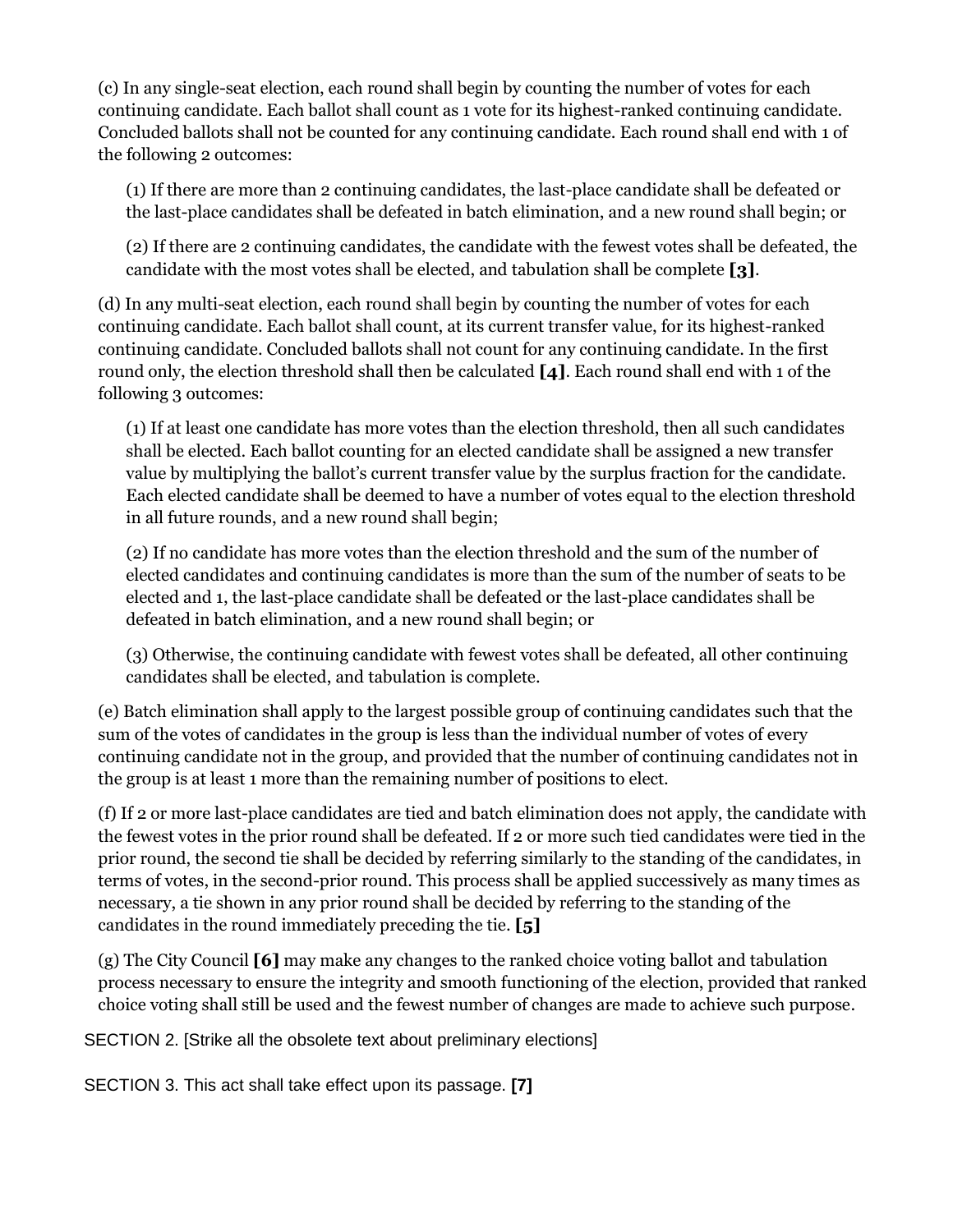## **Questions.**

#### 1. *When should a ballot be concluded?*

The draft above considers a ballot "concluded" (also known as "exhausted") at the first rank at which there is an overvote. However, some RCV implementations will disregard any ranking with an overvote and use the next valid ranking on the ballot in its place. [Dominion's Democracy Suite software](https://www.sos.state.co.us/pubs/elections/VotingSystems/DVS-DemocracySuite/documentation/EMS_RTR_UserGuide.pdf) *does* support this alternative if the committee prefers it.

The draft does *not* conclude a ballot when there are skipped rankings; nor does Democracy Suite support automatically concluding a ballot at skipped rankings. It is rare for an RCV implementation to conclude a ballot after a single skipped ranking, but some do conclude a ballot after *two or more* consecutive skipped rankings. The rationale is that if a voter marks one candidate as their first choice and one as their last, leaving all other rankings blank in between, it might be unfair to treat the voter's last ranking as their second choice. Since Democracy Suite does not have this option, this effect could only be achieved by manually adjudicating every ballot with a skipped ranking.

Importantly, the ImageCast precinct tabulators do detect both overvotes and skipped rankings and notify the voter when they occur, so the voter has the opportunity to cast a new ballot.

#### 2. *When must ranked choice voting be used?*

The draft calls for all offices to be eligible for RCV, in part for consistency, but also because anything short of all offices would mean that Northampton would still hold preliminary elections.

Although all offices are eligible for RCV, the draft does not call for RCV to be used unless the number of candidates in a single-seat race exceeds 2 or the number of candidates in a multi-seat race exceeds the seats to be elected. RCV could theoretically be useful with fewer candidates on the ballot, if there are also competitive write-in campaigns. But the likelihood of a competitive write-in campaign is low enough that we're comfortable with the provision as drafted. Using RCV when fewer candidates are on the ballot would probably increase ballot-printing costs for too little gain. Any election in this situation would use plurality voting, as they do today.

#### 3. *When should tabulation be complete?*

Note that contrary to most descriptions of RCV, the draft text does not say that the winner of a singleseat election must win a majority of the vote cast. Instead, candidates are continually eliminated until the field is reduced to two candidates. Waiting until the field is reduced to two, rather than stopping as soon as a candidate exceeds 50%, never changes who wins, but it has become common practice in RCV jurisdictions. The extra rounds cost nothing to calculate, and they provide greater clarity about how the voters feel about the winner compared to the runner-up. Read about the 2016 mayoral race in [Berkeley, California](https://www.fairvoteca.org/press_statement_berkeley_mayor_elect_jesse_arreguin_wins_60_to_40) for a motivating example of how reduce-to-two provides greater clarity. If desired, Democracy Suite supports reducing the field to two in single-seat races.

#### 4. *Should the threshold be recalculated each round?*

Most multi-seat implementations of RCV calculate the threshold to win a multiseat election once at the outset of the election, as drafted above. Democracy Suite supports an alternative where the threshold